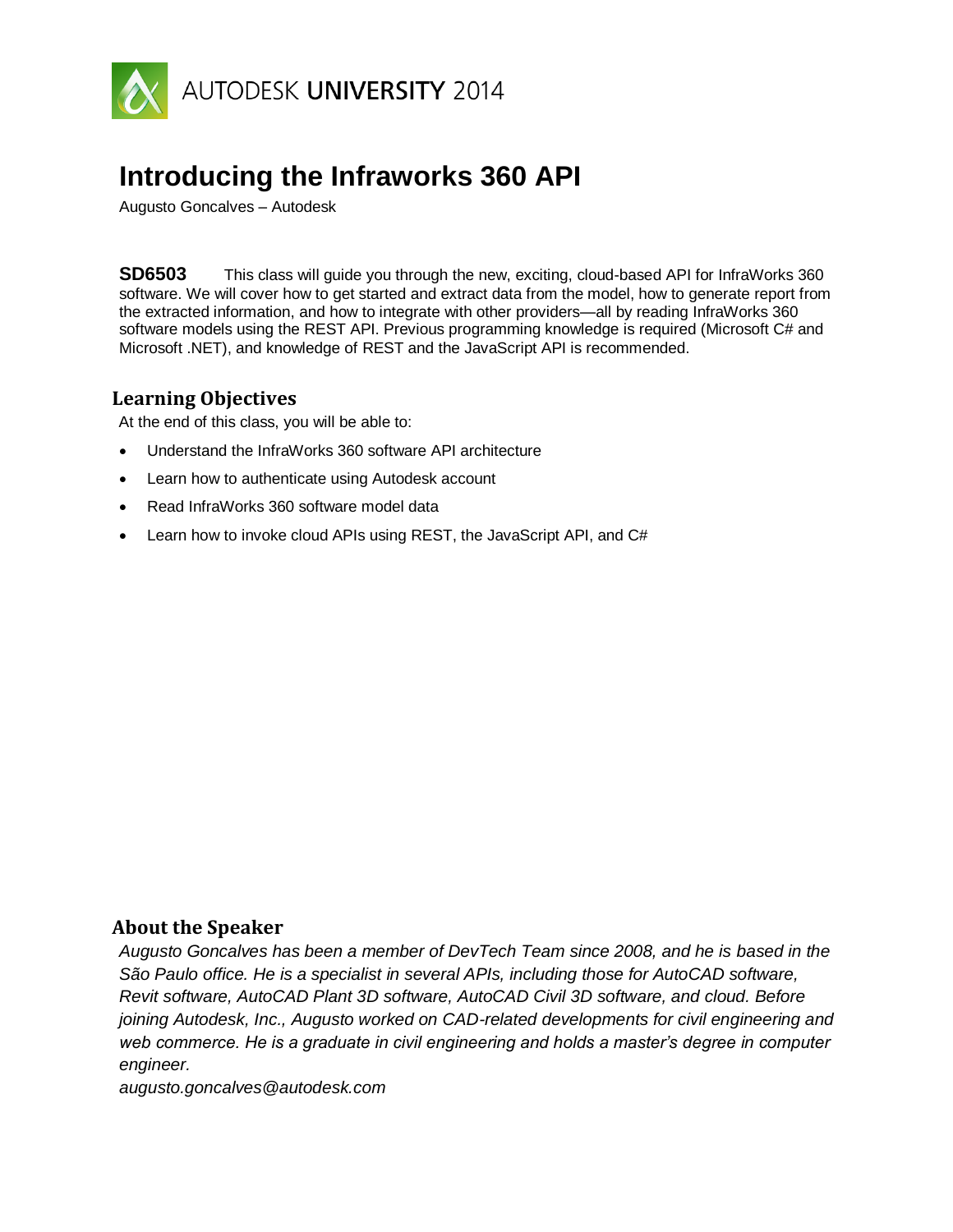# Topics

This class will cover the following topics:

# <span id="page-1-0"></span>**Beta disclaimer**

*We may make statements regarding planned or future development efforts for our existing or new products and services. These statements are not intended to be a promise or guarantee of future availability of products, services or features but merely reflect our current plans and based on factors currently known to us. These planned and future development efforts may change without notice. Purchasing decisions should not be made based upon reliance on these statements.*

*These statements are being made as of November 2014 and we assume no obligation to update these forward-looking statements to reflect events that occur or circumstances that exist or change after the date on which they were made. If this presentation is reviewed after November 2014, these statements may no longer contain current or accurate information.*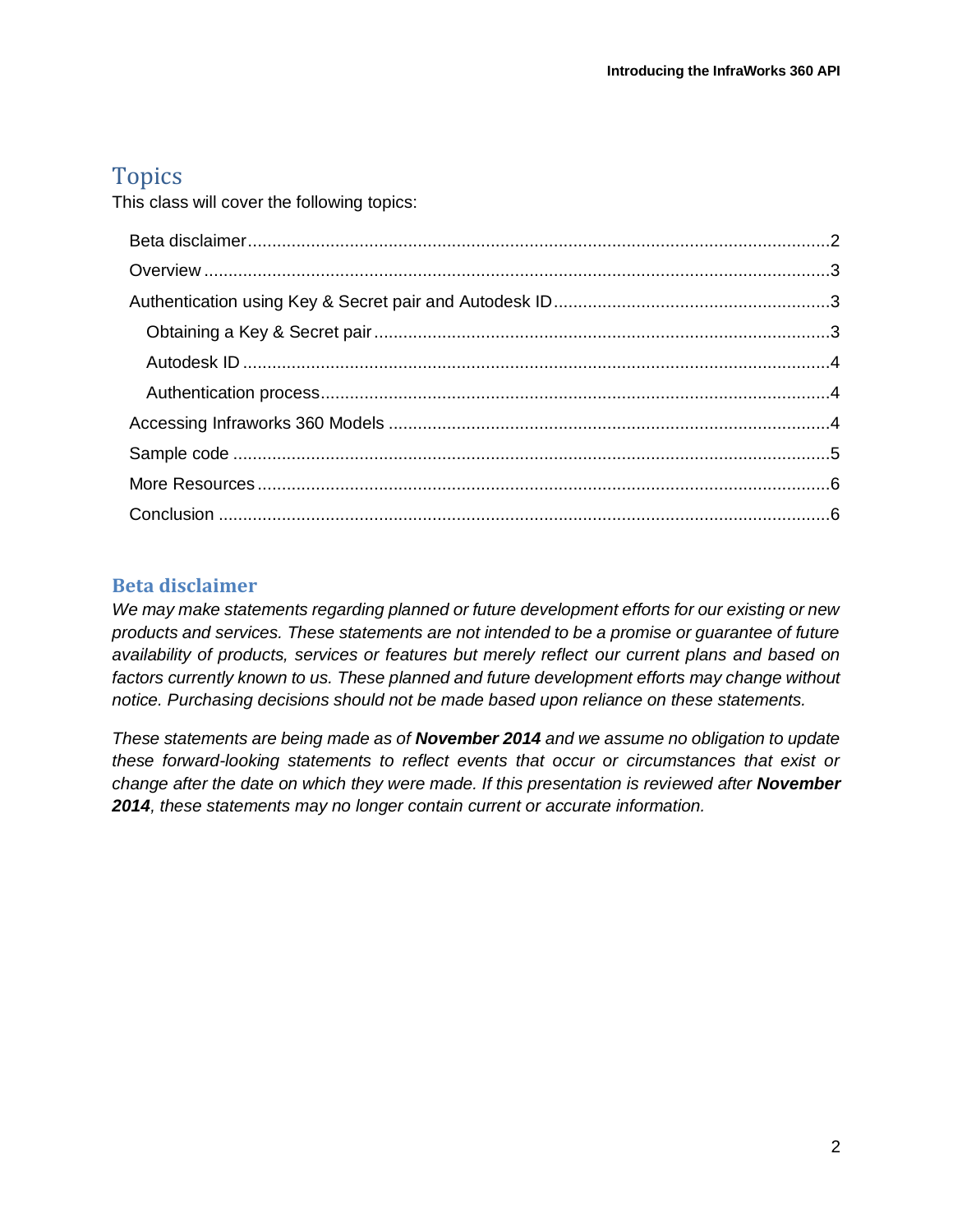# <span id="page-2-0"></span>**Overview**

The Infraworks 360 REST API works on the server and our code can make REST calls to it and query data. The main purpose is share information across all the users (including other applications) of the high-level information creates inside Infraworks 360 models and scenarios.

With that in mind, the overall architecture of the API is as described on the image below. Note that API, desktop client and iPad client can read information on the model shared on the cloud, but not connect to each other directly.



Additionally, as this is a REST API, it is in fact language agnostic, meaning it is available to any type of developing language, from .NET to JavaScript. It can be accessed from your PHP or ASP.NET website, or from a Java application, or any other.

#### <span id="page-2-1"></span>**Authentication using Key & Secret pair and Autodesk ID**

The authentication to read models is probably the most complicated part. You'll need a key & secret pair, which allow your application to use Infraworks 360 APIs. Second, as the models are securely bounded to each user Autodesk ID, the user needs to authenticate and give your application the permission to read the models. This is done with [OAuth](http://oauth.net/) authentication model.

#### <span id="page-2-2"></span>**Obtaining a Key & Secret pair**

As of now (December 2014), the Infraworks 360 API still in beta. To join this beta program, please contact [augusto.goncalves@autodesk.com](mailto:augusto.goncalves@autodesk.com) for more details. If your participation is approved, we'll provide you a key & secret and you'll join the beta program.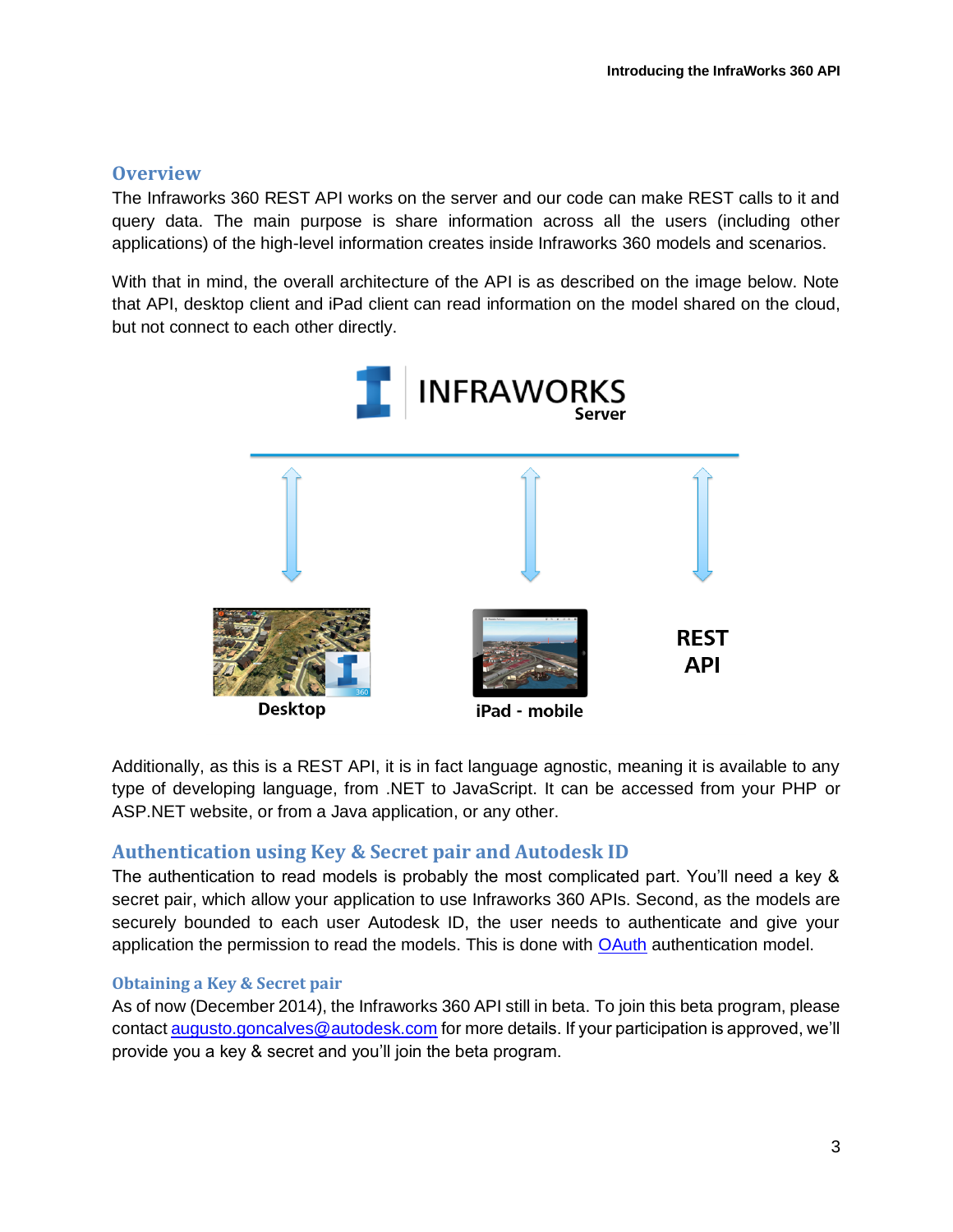In the future, if we decide this beta program is mature enough, it will be available at our Developer [Portal.](https://developer.autodesk.com/) Please note this is a beta program and we cannot guarantee it will go into production.

#### <span id="page-3-0"></span>**Autodesk ID**

In fact, this Autodesk ID is not your ID, but the users ID, meaning anyone that is using your application with their Infraworks 360 models will need to log with their user & password, and your code just needs to ensure the user's Autodesk ID in fact have some models.

As we use OAuth authentication, your application will not access the user's login and password, just an access token that grants your code access to the models for a short period of time.

Important: security, privacy and trust are key factors for an online relationship with users. Please review our [Privacy Statement.](http://www.autodesk.com/company/legal-notices-trademarks/privacy-statement)

#### <span id="page-3-1"></span>**Authentication process**

That is something you will need to do once. Moreover, I might say it is not the easiest algorithm to implement. Luckily we have the base implementation done in different languages and available on our [Github repository.](https://github.com/ADN-DevTech/AutodeskOAuthSamples)

To summarize, the basic idea is: your application, using your key & secret pair, go to Autodesk server and say "I need to access a user data" and get an oauth token. With that token, you redirect the user to the Autodesk login page, the user authenticate & authorize the access with his/her login and password and the Autodesk login page redirect to your application with an access token. This access token grants access to the user's models on Infraworks 360 server and must be used on every call your app makes. Again, this is implemented on our Github repository.

#### <span id="page-3-2"></span>**Accessing Infraworks 360 Models**

The Infraworks 360 REST API is based on Models and Object Classes. The first step is access the list of models. For each model, we can access the list of objects by class. The classes are the types of objects on the model, such as Road, Tree, PipeLine, Terrain, etc.

Following from the previous section (Authentication process), an overall workflow is:

- 1. Authenticate key & secret
- 2. User authorize access using his/her Autodesk ID
- 3. Get the list of models
- 4. For a selected model, get a list of items by class
- 5. Get all properties of an item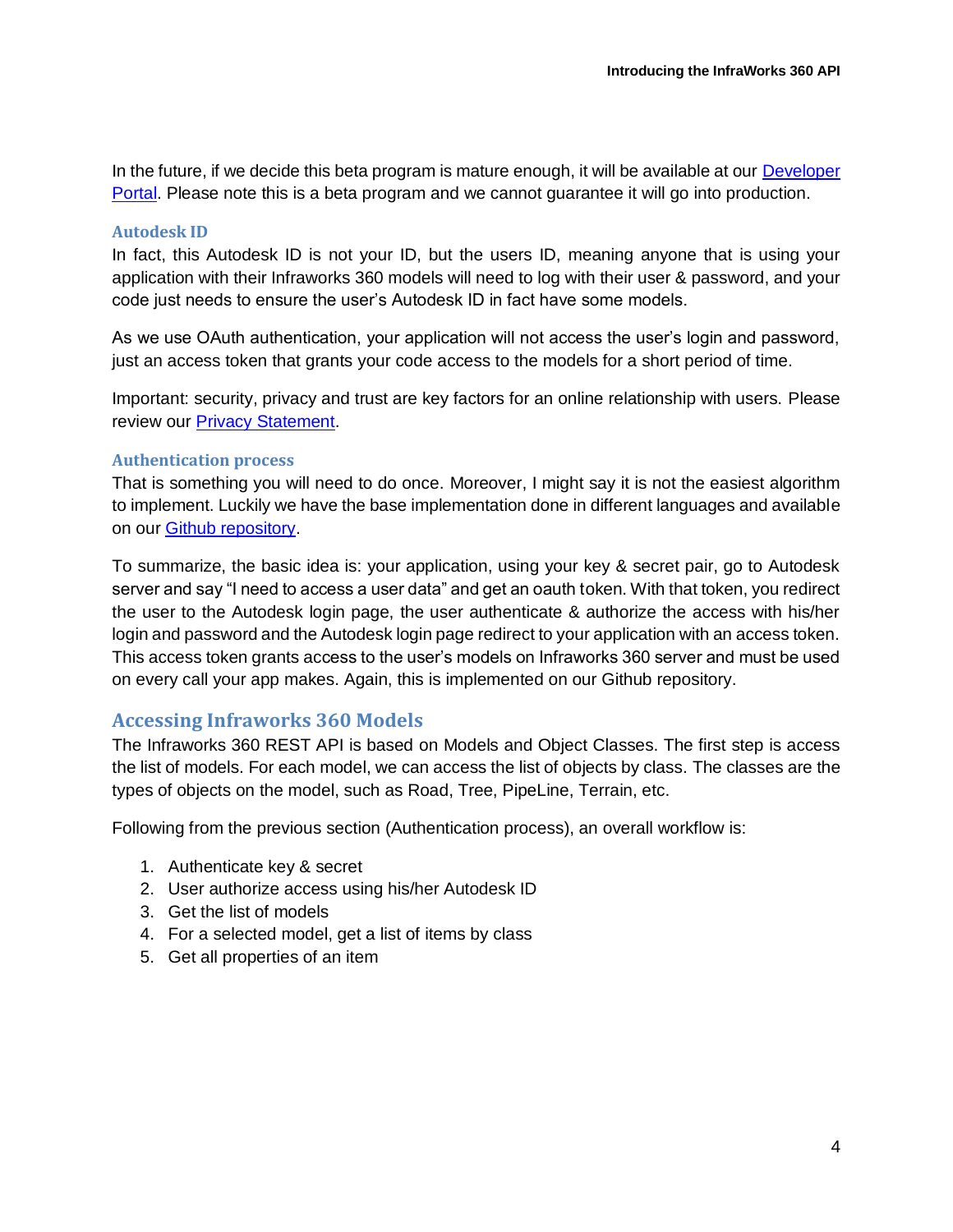#### <span id="page-4-0"></span>**Sample code**

The following sample code uses the OAuth and Infraworks 360 libraries available on Github to get all models and all roads on each model. Most of failure check were removed for brevity. Depending on the number of models and roads, this sample may take an extra time to complete, so it's suggested to adjust accordingly.

```
private static OAuthService oauth = null;
private static InfraworksRestService iw360 = null;
private static List<ModelInfo> _models = null;
public static void ConnectIW360()
 // ************************
                                ****************
 // Connect to Autodesk servers
 // This includes the authorization on IW360 and
 // and the user authentcation (Autodesk ID)
 11 **
 // connect to Autodesk SSO (Single Sign On) accounts
 // this will request the user to login (username & password)
  // -> this is a Github sample code
 if (<sub>c</sub>oauth == null)\{_oauth = new OAuthService(IW360Constants.CONSUMER KEY,
    IW360Constants.CONSUMER_SECRET, IW360Constants.BASE_OAUTH_URL);
   if (!_oauth.StartOAuth()) return;
  \mathcal{L}// connect to Infraworks 360 server
  // using the OAuth authentication from the previous step
 // therefore all the information is specific to this user
 // -> this is a Gitbug sample
 if ( iw360 == null) iw360 = new InfraworksRestService( oauth);// Get list of models
  11***if (_models == null) _models = _iw360.GetModels();
 // ****************************
                                  **************
  // Get list of items by class
 11***foreach (ModelInfo mode in models)
  \mathfrak{t}Collection roadsProxy = iw360.GetItemsByClass( modelId, "roads");
   // Get the item details
   11******************
   foreach (Item item in roadsProxy.items)
     int itemId = int.Parse(item.id);Road road = iw360.GetModelItem<Road>( modelId, "roads", "roads", itemId);
   \}\}\mathcal{F}
```